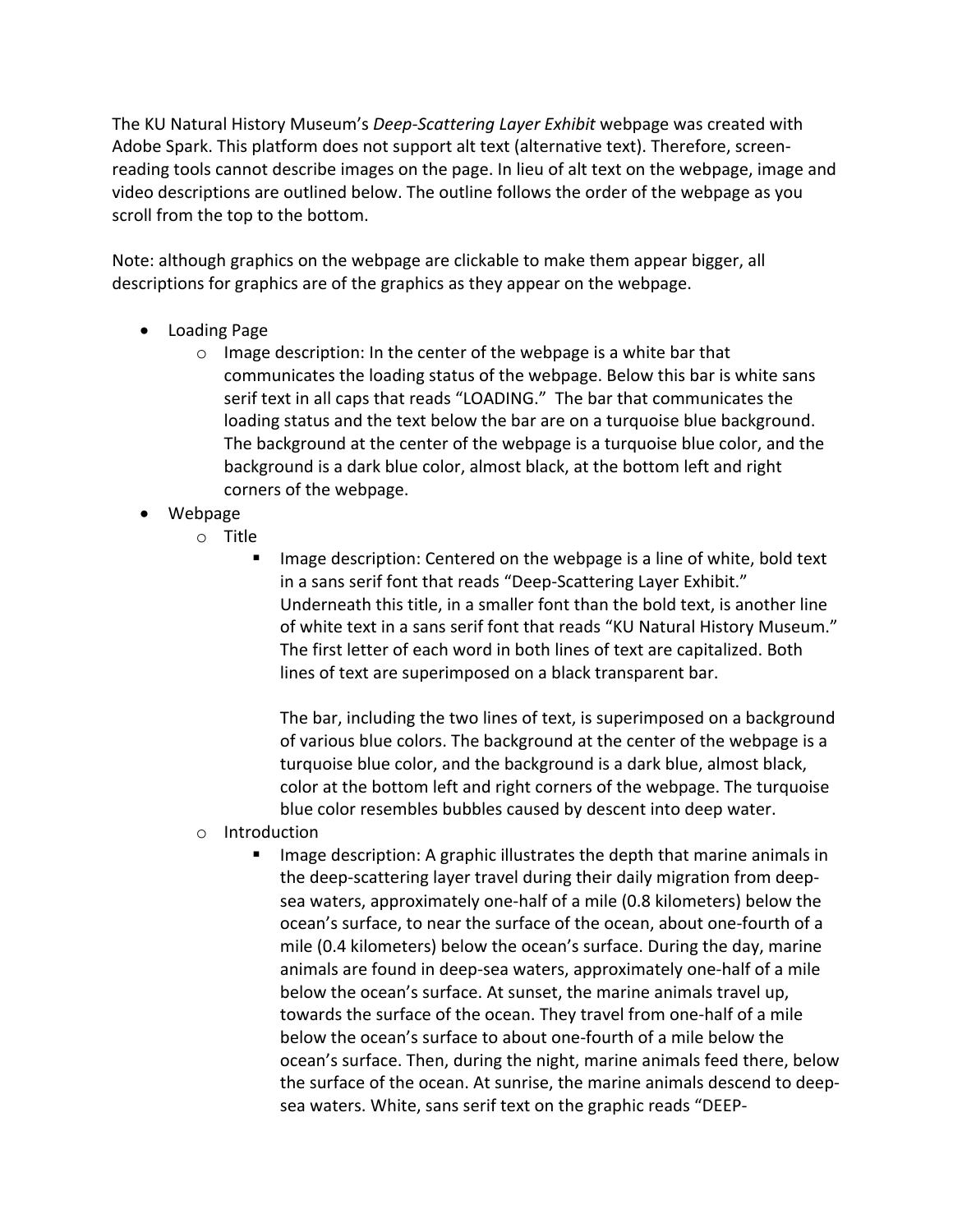SCATTERING LAYER," in all caps. Underneath this text is a decorative, multicolored blue and white line. Below the line is white, sans serif text that reads "Daily Migration of Ocean Animals." The first letter of each word, with the exception of "of," is capitalized.

Light blue markings superimposed on blue, stylized ocean water along lines that indicate one-fourth of a mile below the ocean's surface and one-half of a mile below the ocean's surface represent the movement of marine animals from various depths throughout the day. The light blue markings are near the line indicating one-half of a mile below the ocean's surface when the sun is in the sky, on the right and left ends of the graphic. In the middle of the graphic, the light blue markings are near the line indicating one-fourth of a mile below the ocean's surface when the moon is in the sky. The light blue markings ascend and descend from near the line indicating one-half of a mile below the ocean's surface and near the line indicating one-fourth of a mile below the ocean's surface as day turns to night and night turns to day, respectively.

Below the image, white text written using a sans serif font reads "Graphic illustrates depth and migration of marine animals in the deep-scattering layer. Click for larger image." This text is on a dark blue, almost black, background.

§ Image description: A graphic illustrates the daily migration of marine animals from deep-sea waters to below the surface of the ocean in the deep-scattering layer. White, sans serif text at the top of the illustration reads "Vast numbers of marine animals migrate up and down to feed each day. Known as the deep-scattering layer, it is the greatest movement of biomass in the oceans."

Additional text on the graphic describes the daily migration of these deep-sea animals. In the bottom left corner, the text reads "During the day, animals stay in deep waters." Near the top left corner, the text reads "When the sun sets, animals move towards the surface." Near the top right corner, the text reads "At night, animals feed close to the surface." At the bottom of the image, in the center, the text reads "As the sun rises, animals return to the depths." All text is white and written using a sans serif font.

Illustrations of marine animals include Pacific blackdragon, lanternfishes, splendid lanternshark, giant red mysid, benttooth bristlemouth, cockeyed squid, and hatchetfish. The name of each animal is included by the illustration or illustrations of that animal. The illustrations surround a graphic of three arrows that resemble a circle. This indicates the daily migration of these marine animals.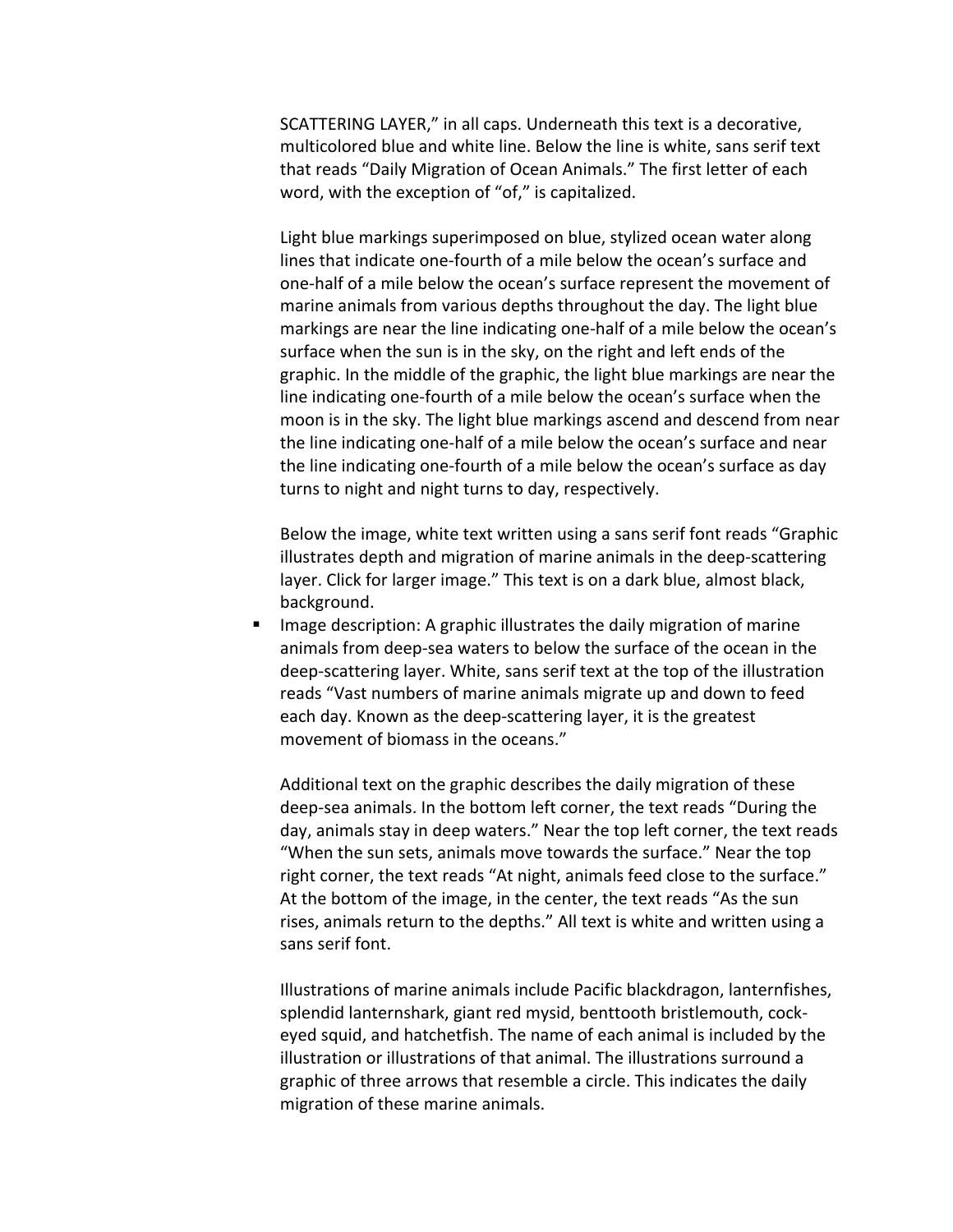Illustrations of marine animals and the arrows appear on blue, stylized ocean water. An illustration of the sun is in the top left corner of the graphic, and an illustration of the moon is in the top right corner of the graphic. The section of the graphic that represents nighttime incorporates a dark shadow on top of the stylized ocean water.

Below the image, white text written using a sans serif font reads "Click for larger image." This text is on a dark blue, almost black, background.

- o Specimens
	- § This section starts with bold, blue sans serif text that reads "Click the buttons below to view specimens from our exhibit!" This text is on a dark blue, almost black, background.
	- § Hatchetfishes
		- Image description: Scientific illustrations of three hatchetfishes. They are realistic and mostly a gray color. Their heads face the right side of the webpage, and their tail ends face the left side of the webpage. The illustrations are on a dark blue, almost black, background.

Beneath the scientific illustrations is a clickable link. The link contains text that reads "Hatchetfishes." The text is written using a sans serif font and is enclosed in a long oval. The link is centered. The color of the link is gray, and it is on a dark blue, almost black, background.

If the link is clicked, a new webpage opens containing an image. The image contains several examples of hatchetfishes representing three species from the Biodiversity Institute and KU Natural History Museum's collection. The species represented are *Argyropelecus affinis*, *Sternoptyx diaphana*, and *Sternoptyx obscura*. The scientific names are written in bold, black text using a sans serif font. The text is italicized because they are scientific names. The image includes a scale. The scale is a black bar. Underneath the black bar is text that reads "1 inch (25.4 mm)." This text is written in a bold, black, sans serif font and indicates the scale represents one inch, or 25.4 millimeters.

The image is surrounded by a dark blue border. Included in the border is the text "Hatchetfishes" written in bold, white text in a sans serif font. The text is found at the top of the border, above the examples of hatchetfish specimens. The image, including its border, is on a white background.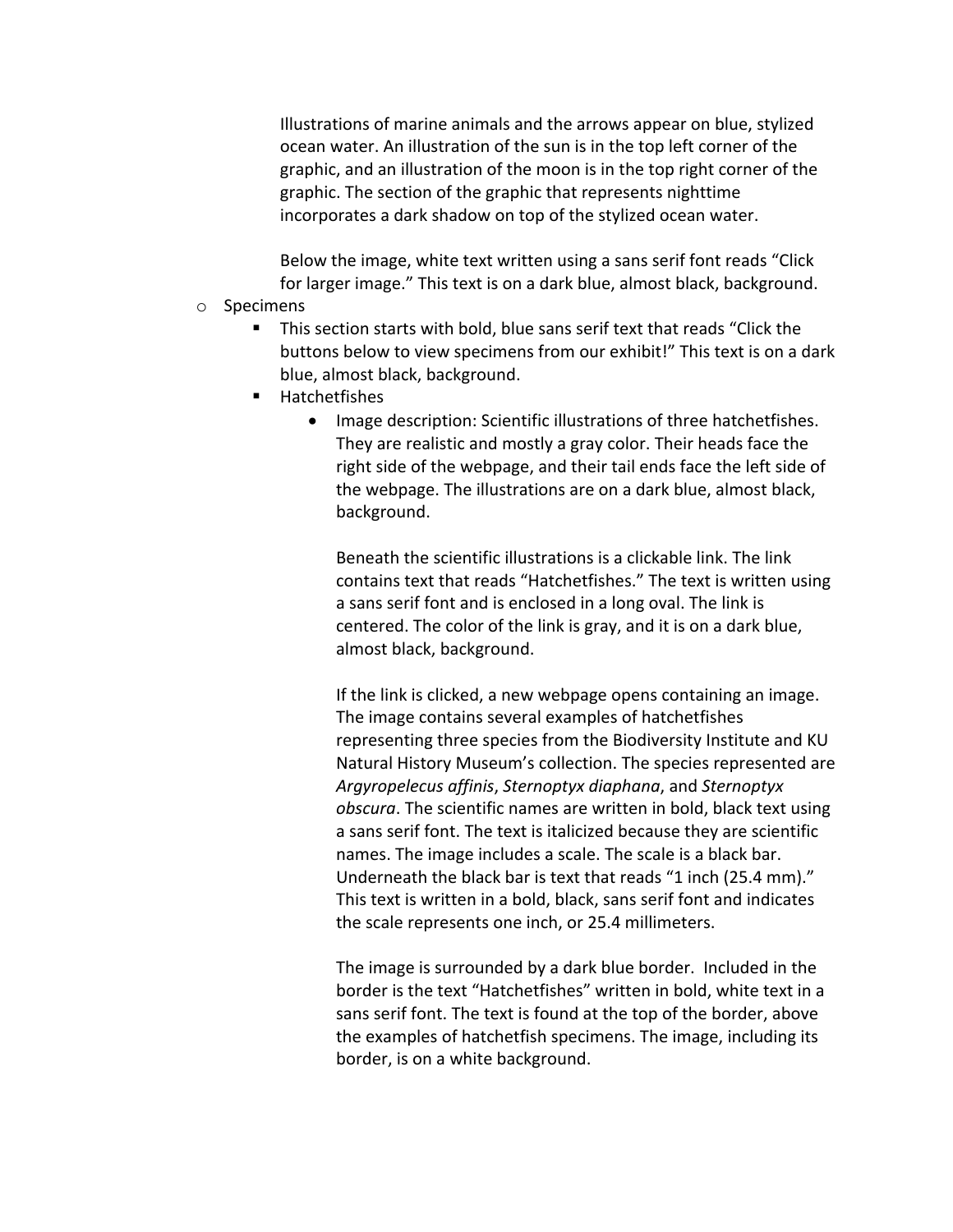At the bottom right of the web page, below the image, are three clickable links. The first link is a heart and is followed by the text "Appreciate" in a gray, sans serif font. The heart is outlined in gray. The inside of the heart is white. The heart changes color to a dark gray, both outline and fill, when clicked. The second link is the Twitter logo followed by the text "Tweet." The last link is the Facebook logo followed by the text "Share." Text of each link is gray on a white background.

At the bottom of the page are two clickable links to webpages for Adobe's General Terms of Use ("Terms of service") and Adobe's Privacy Center ("Privacy policy") and a clickable link to a pop-up to report abuse on the webpage ("Report abuse"). Text for the links are white on a dark gray, almost black, background.

- § Cock-eyed Squid
	- Image description: Scientific illustration of a cock-eyed squid. It is realistic and mostly red in color with two eyes. The left eye is larger than the right eye and is green. The illustration is on a dark blue, almost black, background.

Beneath the scientific illustration is a clickable link. The link contains text that reads "Cock-eyed Squid." The text is written using a sans serif font and is enclosed in a long oval. The link is centered. The color of the link is gray, and it is on a dark blue, almost black, background.

If the link is clicked, a new webpage opens containing an image. The image contains an example of a cock-eyed squid from the Biodiversity Institute and KU Natural History Museum's collection. The image includes a scale. The scale is a white bar. Underneath the white bar is text that reads "1 inch (25.4 mm)." This text is written in a bold, white, sans serif font and indicates the scale represents one inch, or 25.4 millimeters.

The image is surrounded by a dark blue border. Several lines of text are included in the border. The text in the first line reads "Cock-eyed Squid," which is written in bold, white text in a sans serif font. The text in the second line, underneath the first line, is italicized, white text that reads "*Histioteuthis*" in a sans serif font. This text is italicized because it is a scientific name. Below these two lines of text in a white, sans serif font is text that reads "Their larger left eye is used to look for silhouettes of small marine animals to eat." These lines of text are found at the top of the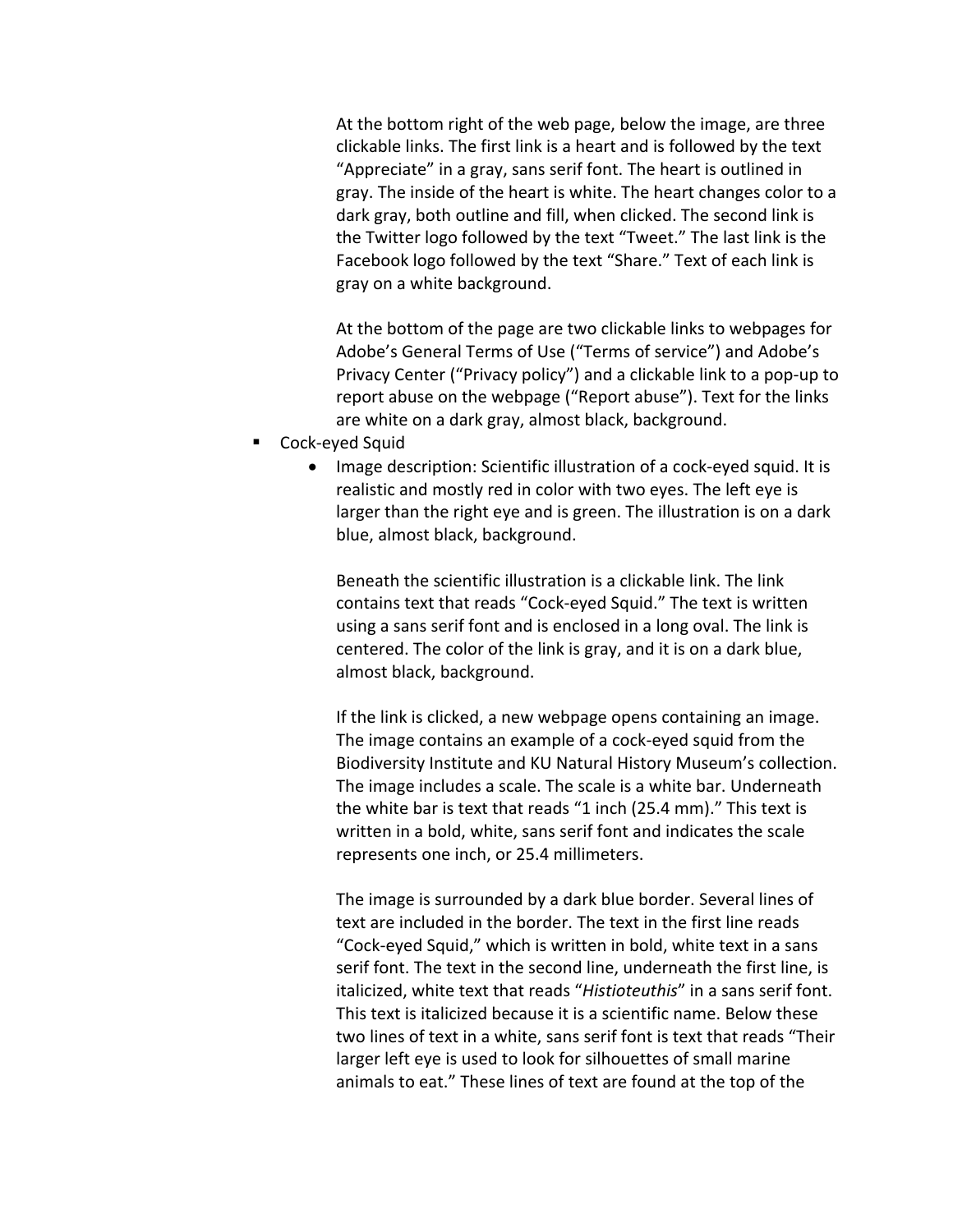border, above the cock-eyed squid. The image, including its border, is on a white background.

At the bottom right of the web page, below the image, are three clickable links. The first link is a heart and is followed by the text "Appreciate" in a gray, sans serif font. The heart is outlined in gray. The inside of the heart is white. The heart changes color to a dark gray, both outline and fill, when clicked. The second link is the Twitter logo followed by the text "Tweet." The last link is the Facebook logo followed by the text "Share." Text of each link is gray on a white background.

At the bottom of the page are two clickable links to webpages for Adobe's General Terms of Use ("Terms of service") and Adobe's Privacy Center ("Privacy policy") and a clickable link to a pop-up to report abuse on the webpage ("Report abuse"). Text for the links are white on a dark gray, almost black, background.

- § Benttooth Bristlemouth
	- Image description: Scientific illustration of a benttooth bristlemouth. It is realistic and mostly gray in color. Its head faces the right side of the webpage, and its tail end faces the left side of the webpage. The illustration is on a dark blue, almost black, background.

Beneath the scientific illustration is a clickable link. The link contains text that reads "Benttooth Bristlemouth." The text is written using a sans serif font and is enclosed in a long oval. The link is centered. The color of the link is gray, and it is on a dark blue, almost black, background.

If the link is clicked, a new webpage opens containing an image. The image contains an example of a benttooth bristlemouth from the Biodiversity Institute and KU Natural History Museum's collection. The image includes a scale. The scale is a black bar. Underneath the black bar is text that reads "1 inch (25.4 mm)." This text is written in a bold, black, sans serif font and indicates the scale represents one inch, or 25.4 millimeters.

The image is surrounded by a dark blue border. Several lines of text are included in the border. The text in the first line reads "Benttooth Bristlemouth," which is written in bold, white text in a sans serif font. The text in the second line, underneath the first line, is italicized, white text that reads "*Cyclothone acclinidens*" in a sans serif font. This text is italicized because it is a scientific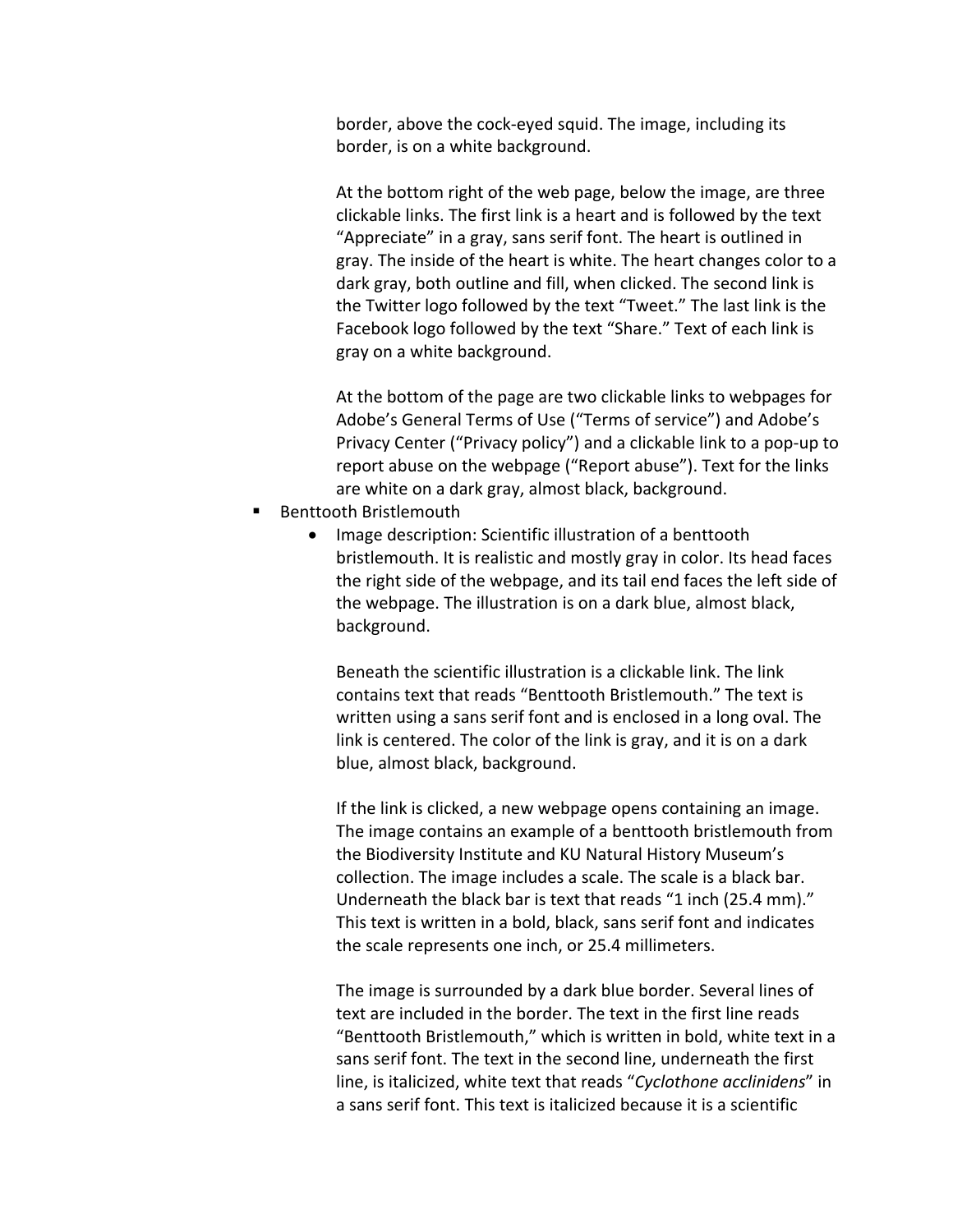name. Below these two lines of text in a white sans serif font is text that reads "In terms of individuals, there are more bristlemouth fishes than all other fishes, amphibians, reptiles, and mammals combined." The text is found at the top of the border, above the example of the bristlemouth. The image, including its border, is on a white background.

At the bottom right of the web page, below the image, are three clickable links. The first link is a heart and is followed by the text "Appreciate" in a gray, sans serif font. The heart is outlined in gray. The inside of the heart is white. The heart changes color to a dark gray, both outline and fill, when clicked. The second link is the Twitter logo followed by the text "Tweet." The last link is the Facebook logo followed by the text "Share." Text of each link is gray on a white background.

At the bottom of the page are two clickable links to webpages for Adobe's General Terms of Use ("Terms of service") and Adobe's Privacy Center ("Privacy policy") and a clickable link to a pop-up to report abuse on the webpage ("Report abuse"). Text for the links are white on a dark gray, almost black, background.

- § Giant Red Mysid
	- Image description: Scientific illustration of a giant red mysid. It is realistic and mostly red in color. Its head faces the left side of the webpage, and its tail ends faces the right side of the webpage. The illustration includes light blue bioluminescence projecting from the mouth of the giant red mysid. It resembles a light blue cloud. The illustration is on a dark blue, almost black, background.

Beneath the scientific illustration is a clickable link. The link contains text that reads "Giant Red Mysid." The text is written using a sans serif font and is enclosed in a long oval. The link is centered. The color of the link is gray, and it is on a dark blue, almost black, background.

If the link is clicked, a new webpage opens containing an image. The image contains an example of a giant red mysid from the Biodiversity Institute and KU Natural History Museum's collection. The image includes a scale. The scale is a white bar. Underneath the white bar is text that reads "1 inch (25.4 mm)." This text is written in a bold, white, sans serif font and indicates the scale represents one inch, or 25.4 millimeters.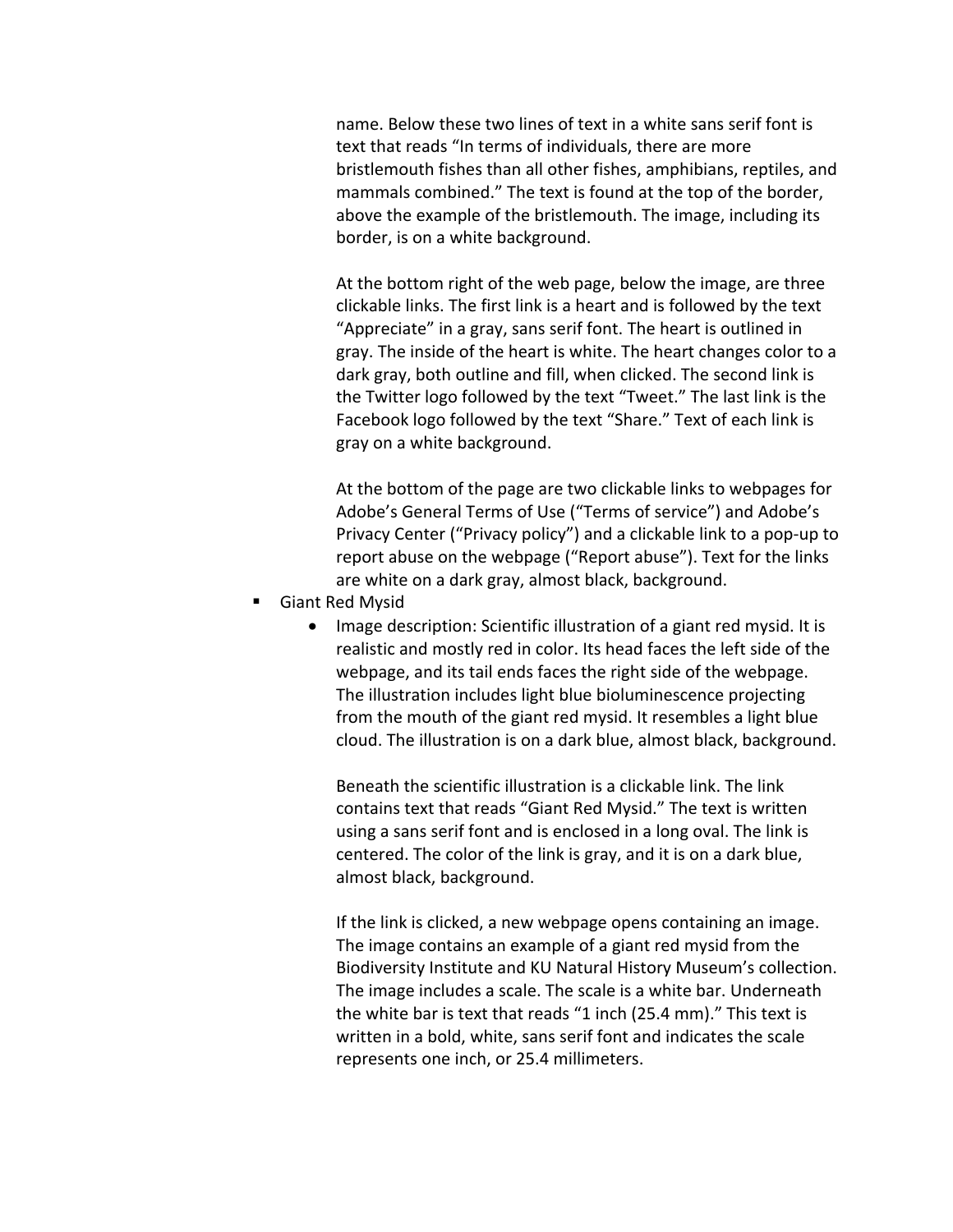The giant red mysid example and scale is on the left side of the image. It is surrounded by a dark blue border. To the right of the giant red mysid and included in the border are several lines of text. The first line of text reads "Giant Red Mysid" in a bold, white sans serif font. The second line of text, below the first, is written in white, italicized, sans serif font and reads "*Neognathophausia ingens*." This second line of text is italicized because it is a scientific name. Below these two lines of text in a white, sans serif font is text that reads "When startled, these shrimp spew a glowing blue cloud from a gland near their mouth." The image, including its border, is on a white background.

At the bottom right of the web page, below the image, are three clickable links. The first link is a heart and is followed by the text "Appreciate" in a gray, sans serif font. The heart is outlined in gray. The inside of the heart is white. The heart changes color to a dark gray, both outline and fill, when clicked. The second link is the Twitter logo followed by the text "Tweet." The last link is the Facebook logo followed by the text "Share." Text of each link is gray on a white background.

At the bottom of the page are two clickable links to webpages for Adobe's General Terms of Use ("Terms of service") and Adobe's Privacy Center ("Privacy policy") and a clickable link to a pop-up to report abuse on the webpage ("Report abuse"). Text for the links are white on a dark gray, almost black, background.

- Deep-sea sharks
	- Image description: Scientific illustrations of two deep-sea sharks. They are realistic. One is mostly a dark gray color, and the other is mostly a gray color. The dark gray shark's head faces the right side of the webpage, and its tail ends faces the left side of the webpage. The gray shark's head faces the left side of the webpage, and its tail ends faces the right side of the webpage. The illustrations are on a dark blue, almost black, background.

Beneath the scientific illustrations is a clickable link. The link contains text that reads "Deep-sea sharks." The text is written using a sans serif font and is enclosed in a long oval. The link is centered. The color of the link is gray, and it is on a dark blue, almost black, background.

If the link is clicked, a new webpage opens containing an image. The image contains several deep-sea sharks representing two species from the Biodiversity Institute and KU Natural History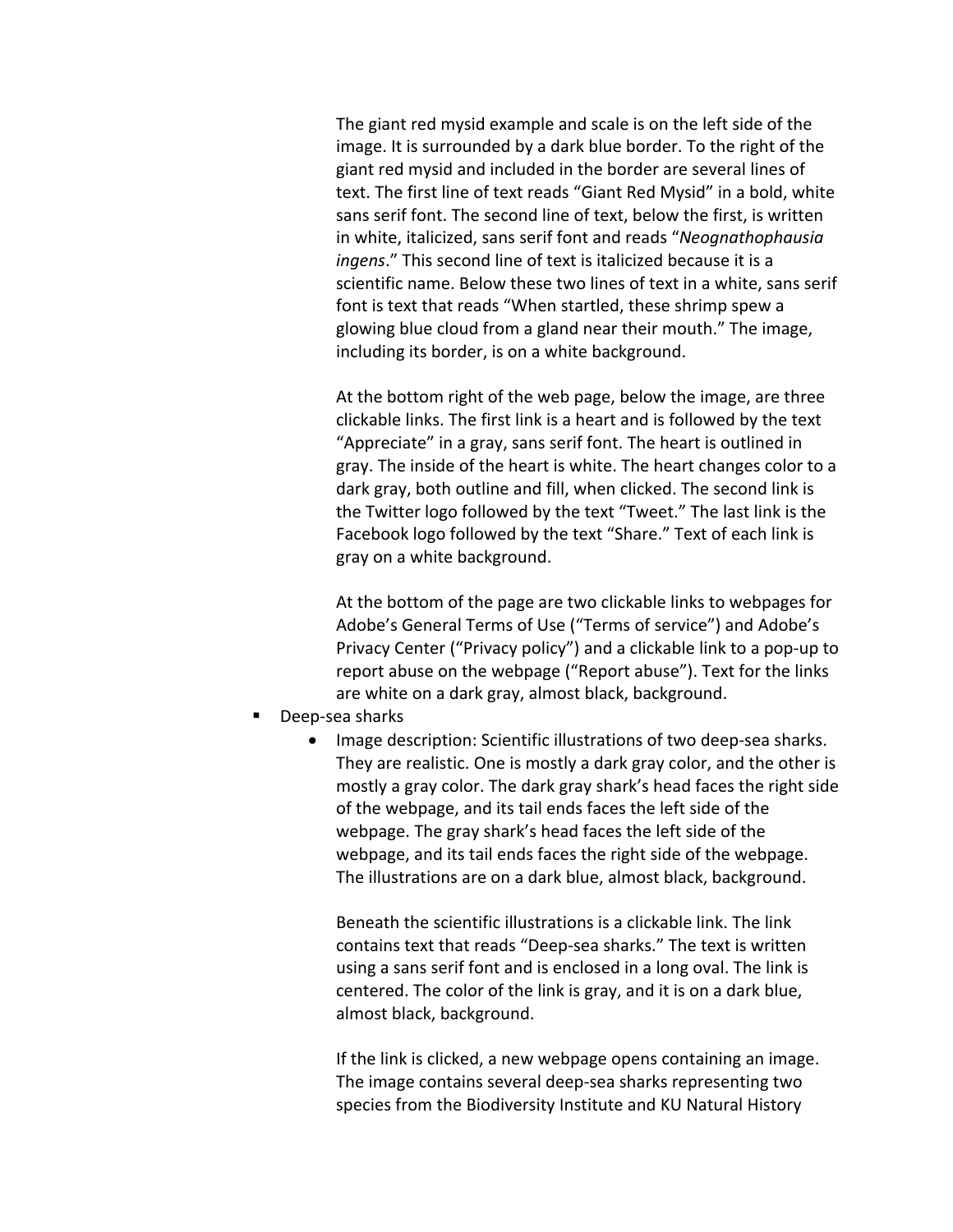Museum's collection. The species represented are *Etmopterus splendidus* and *Squaliolus aliae*. The scientific names are written in bold, italicized, black text using a sans serif font next to the species they describe. The text is italicized because they are scientific names. The image includes a scale. The scale is a black bar. Underneath the black bar is text that reads "1 inch (25.4 mm)." This text is written in a bold, black, sans serif font and indicates the scale represents one inch, or 25.4 millimeters.

The image is surrounded by a dark blue border. Included in the border is white text in a sans serif font that reads "Bioluminescent bellies in deep-sea sharks camouflage their silhouettes from predators below by matching the sunlight from above. They migrate to different depths as the light changes." The text is found at the top of the border, above the image.

Additional text is included in the border. First, the text "Splendid Lanternshark" is written in bold, white text in a sans serif font near the top left corner of the image by the examples of *Etmopterus splendidus.* Next, the text "Smalleye Pygmy Shark" is written in bold, white text in a sans serif font in the bottom right corner of the image by the examples of *Squaliolus aliae.*

The image, including its border, is on a white background.

At the bottom right of the web page, below the image, are three clickable links. The first link is a heart and is followed by the text "Appreciate" in a gray, sans serif font. The heart is outlined in gray. The inside of the heart is white. The heart changes color to a dark gray, both outline and fill, when clicked. The second link is the Twitter logo followed by the text "Tweet." The last link is the Facebook logo followed by the text "Share." Text of each link is gray on a white background.

At the bottom of the page are two clickable links to webpages for Adobe's General Terms of Use ("Terms of service") and Adobe's Privacy Center ("Privacy policy") and a clickable link to a pop-up to report abuse on the webpage ("Report abuse"). Text for the links are white on a dark gray, almost black, background.

- Lanternfishes
	- Image description: Scientific illustrations of two lanternfishes. They are realistic and mostly a gray color with blue spots on their bodies to represent bioluminescent photophores. Their heads face the left side of the webpage, and their tail ends face the right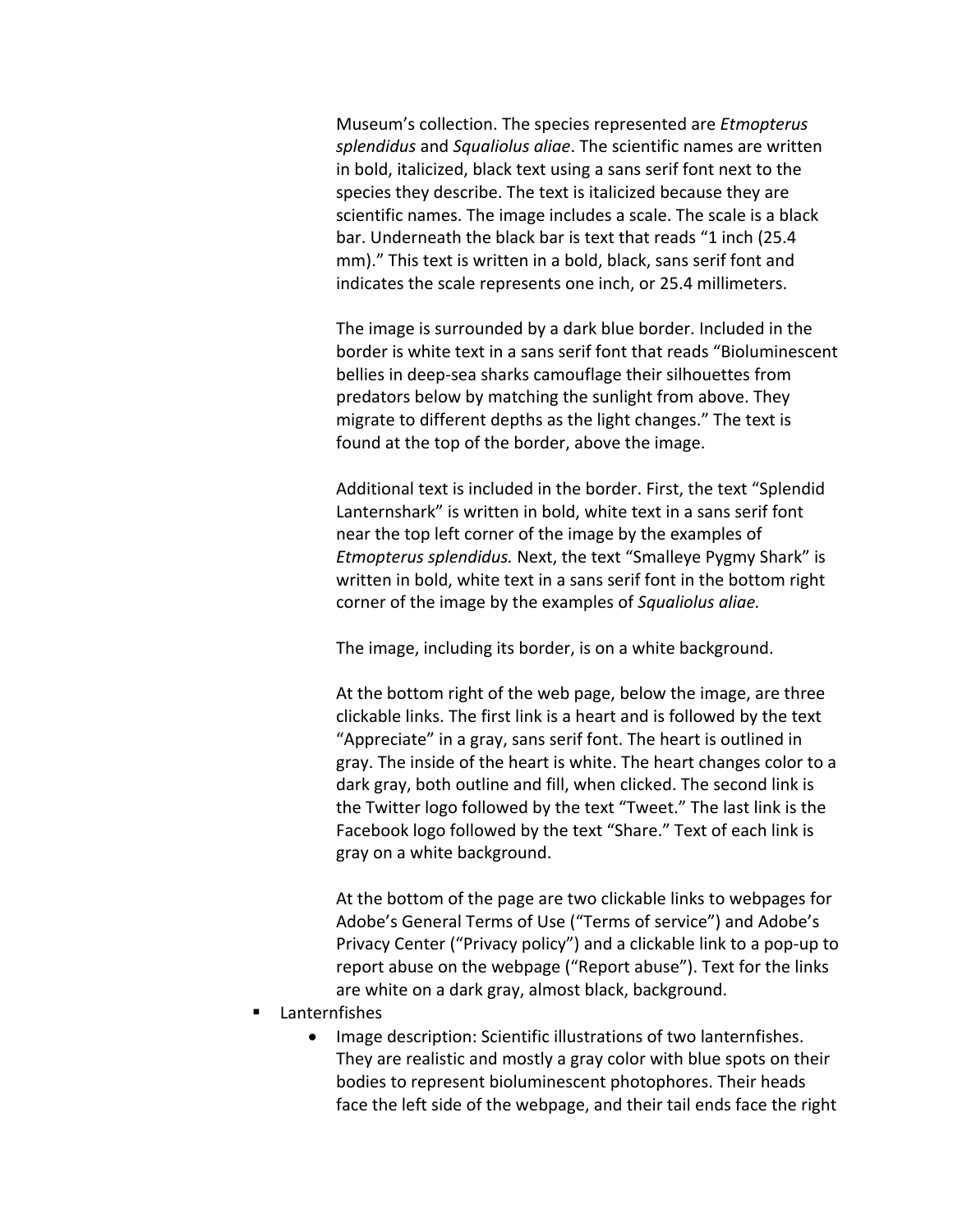side of the webpage. The illustrations are on a dark blue, almost black, background.

Beneath the scientific illustrations is a clickable link. The link contains text that reads "Lanternfishes." The text is written using a sans serif font and is enclosed in a long oval. The link is centered. The color of the link is gray, and it is on a dark blue, almost black, background.

If the link is clicked, a new webpage opens containing an image. The image contains several examples of lanternfishes representing two species from the Biodiversity Institute and KU Natural History Museum's collection. The species represented are *Triphoturus mexicanus* and *Lampanyctus ritteri*. The scientific names are written in bold, italicized, black text using a sans serif font next to the species they describe. The text is italicized because they are scientific names. The image includes a scale. The scale is a black bar. Underneath the black bar is text that reads "1 inch (25.4 mm)." This text is written in a bold, black, sans serif font and indicates the scale represents one inch, or 25.4 millimeters.

The image is surrounded by a dark blue border. Included in the border is the text "Lanternfishes," which is written in bold, white text in a sans serif font. The text is found at the top of the border, above the image. The image, including its border, is on a white background.

At the bottom right of the web page, below the image, are three clickable links. The first link is a heart and is followed by the text "Appreciate" in a gray, sans serif font. The heart is outlined in gray. The inside of the heart is white. The heart changes color to a dark gray, both outline and fill, when clicked. The second link is the Twitter logo followed by the text "Tweet." The last link is the Facebook logo followed by the text "Share." Text of each link is gray on a white background.

At the bottom of the page are two clickable links to webpages for Adobe's General Terms of Use ("Terms of service") and Adobe's Privacy Center ("Privacy policy") and a clickable link to a pop-up to report abuse on the webpage ("Report abuse"). Text for the links are white on a dark gray, almost black, background.

§ Dragonfishes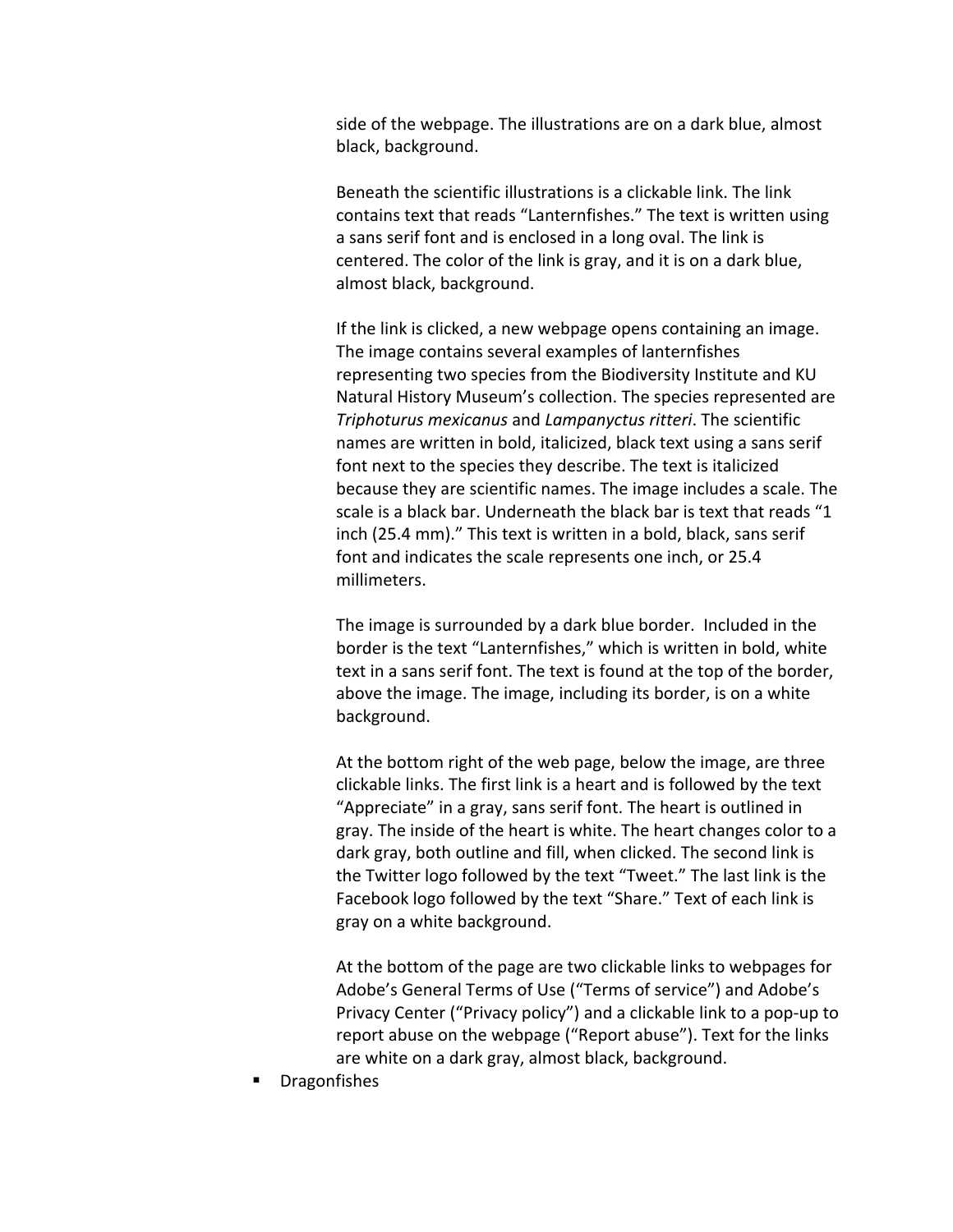• Image description: Scientific illustrations of three dragonfishes. They are realistic. Two are a mostly gray color, and one is a mostly gray-blue color. Their heads face the left side of the webpage, and their tail ends are either curled beneath them and face the left side of the webpage, too, or face the right side of the webpage. The illustrations are on a dark blue, almost black, background.

Beneath the scientific illustrations is a clickable link. The link contains text that reads "Dragonfishes." The text is written using a sans serif font and is enclosed in a long oval. The link is centered. The color of the link is gray, and it is on a dark blue, almost black, background.

If the link is clicked, a new webpage opens containing an image. The image contains several examples of dragonfishes representing three species from the Biodiversity Institute and KU Natural History Museum's collection. The species represented are *Stomias atriventer*, *Idiacanthus antrostomus*, and *Photostomias guernei*. The scientific names are written in bold, italicized, black text using a sans serif font next to the species they describe. The text is italicized because they are scientific names. The image includes a scale. The scale is a black bar. Underneath the black bar is text that reads "1 inch (25.4 mm)." This text is written in a bold, black, sans serif font and indicates the scale represents one inch, or 25.4 millimeters.

The image is surrounded by a dark blue border. Included in the border is the text "Dragonfishes," which is written in bold, white text in a sans serif font. Below this line of text in a white, sans serif font is text that reads "These dragonfishes produce blue-green light to lure and illuminate prey." These lines of text are found at the top of the border, above the image. The image, including its border, is on a white background.

At the bottom right of the web page, below the image, are three clickable links. The first link is a heart and is followed by the text "Appreciate" in a gray, sans serif font. The heart is outlined in gray. The inside of the heart is white. The heart changes color to a dark gray, both outline and fill, when clicked. The second link is the Twitter logo followed by the text "Tweet." The last link is the Facebook logo followed by the text "Share." Text of each link is gray on a white background.